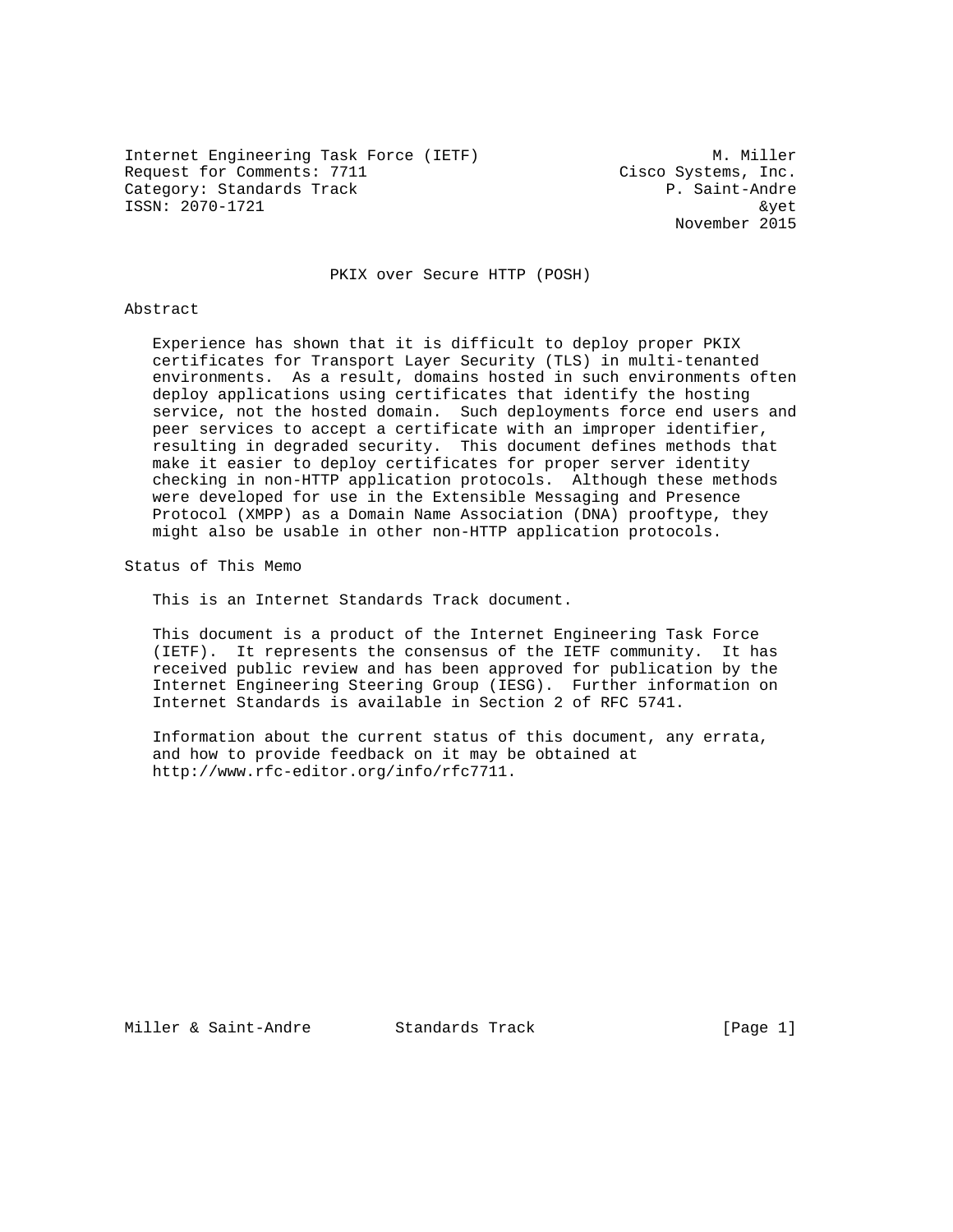Copyright Notice

 Copyright (c) 2015 IETF Trust and the persons identified as the document authors. All rights reserved.

 This document is subject to BCP 78 and the IETF Trust's Legal Provisions Relating to IETF Documents (http://trustee.ietf.org/license-info) in effect on the date of publication of this document. Please review these documents carefully, as they describe your rights and restrictions with respect

 to this document. Code Components extracted from this document must include Simplified BSD License text as described in Section 4.e of the Trust Legal Provisions and are provided without warranty as described in the Simplified BSD License.

Table of Contents

| 2.                                                          |
|-------------------------------------------------------------|
|                                                             |
| 3.1. Source Domain Possesses PKIX Certificate Information 6 |
| 3.2. Source Domain References PKIX Certificate 8            |
|                                                             |
|                                                             |
|                                                             |
|                                                             |
| 7 <sup>1</sup>                                              |
| 8 <sub>1</sub>                                              |
|                                                             |
|                                                             |
|                                                             |
|                                                             |
|                                                             |
|                                                             |
|                                                             |
|                                                             |
|                                                             |

Miller & Saint-Andre Standards Track [Page 2]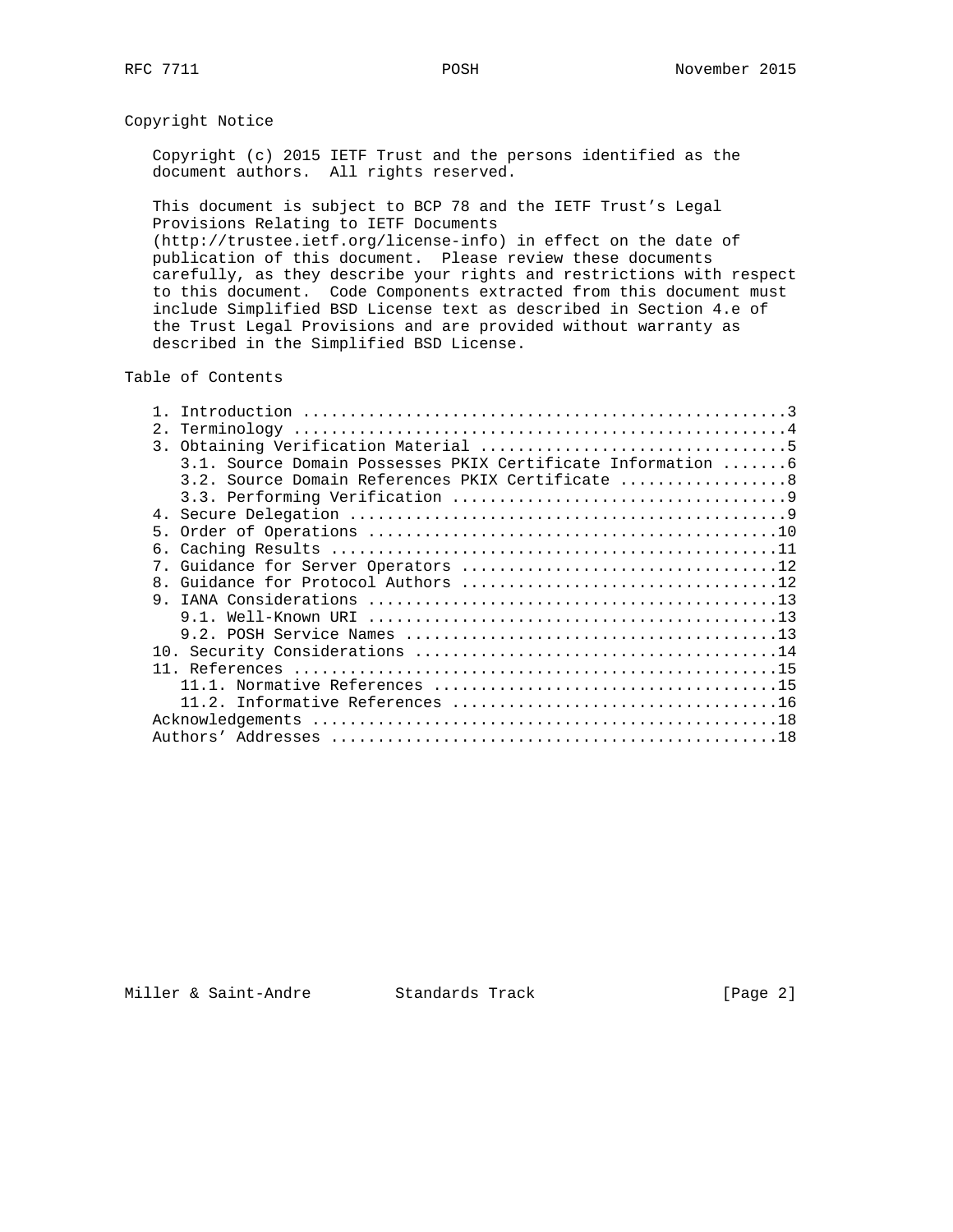1. Introduction

We begin with a thought experiment.

 Imagine that you work on the operations team of a hosting company that provides instances of the hypothetical "Secure Protocol for Internet Content Exchange" (SPICE) service for ten thousand different customer organizations. Each customer wants their instance to be identified by the customer's domain name (e.g., bar.example.com), not the hosting company's domain name (e.g., hosting.example.net).

 In order to properly secure each customer's SPICE instance via Transport Layer Security (TLS) [RFC5246], you need to obtain and deploy PKIX certificates [RFC5280] containing identifiers such as bar.example.com, as explained in the "CertID" specification [RFC6125]. Unfortunately, you can't obtain and deploy such certificates because:

- o Certification authorities won't issue such certificates to you because you work for the hosting company, not the customer organization.
- o Customers won't obtain such certificates and then give them (plus the associated private keys) to you because their legal department is worried about liability.
- o You don't want to install such certificates (plus the associated private keys) on your servers because your legal department is worried about liability, too.
- o Even if your legal department is happy, this still means managing one certificate for each customer across the infrastructure, contributing to a large administrative load.

 Given your inability to obtain and deploy public keys / certificates containing the right identifiers, your back-up approach has always been to use a certificate containing hosting.example.net as the identifier. However, more and more customers and end users are complaining about warning messages in user agents and the inherent security issues involved with taking a "leap of faith" to accept the identity mismatch between the source domain (bar.example.com) and the delegated domain (hosting.example.net) [RFC6125].

 This situation is both insecure and unsustainable. You have investigated the possibility of using DNS Security [RFC4033] and DNS-Based Authentication of Named Entities (DANE) [RFC6698] to solve the problem. However, your customers and your operations team have told you that it will be several years before they will be able to

Miller & Saint-Andre Standards Track [Page 3]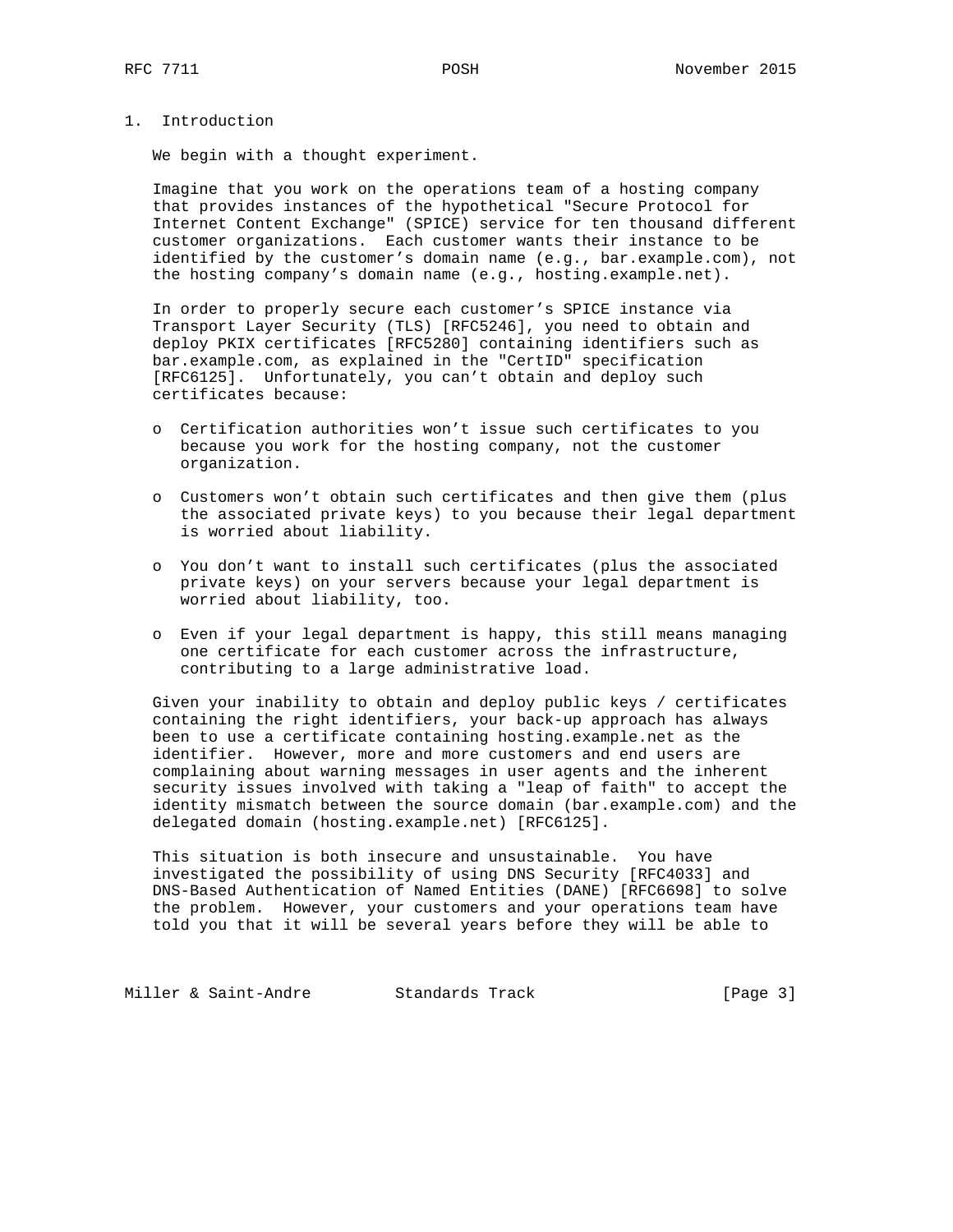deploy DNSSEC and DANE for all of your customers (because of tooling updates, slow deployment of DNSSEC at some top-level domains, etc.). The product managers in your company are pushing you to find a method that can be deployed more quickly to overcome the lack of proper server identity checking for your hosted customers.

 One possible approach that your team has investigated is to ask each customer to provide the public key / certificate for its SPICE service at a special HTTPS URI on their website ("https://bar.example.com/.well-known/posh/spice.json" is one possibility). This could be a public key that you generate for the customer, but because the customer hosts it via HTTPS, any user agent can find that public key and check it against the public key you provide during TLS negotiation for the SPICE service (as one added benefit, the customer never needs to hand you a private key). Alternatively, the customer can redirect requests for that special HTTPS URI to an HTTPS URI at your own website, thus making it explicit that they have delegated the SPICE service to you.

 The approach sketched out above, called POSH ("PKIX over Secure HTTP"), is explained in the remainder of this document. Although this approach was developed for use in the Extensible Messaging and Presence Protocol (XMPP) as a prooftype for Domain Name Associations (DNA) [RFC7712], it might be usable by any non-HTTP application protocol.

2. Terminology

 This document inherits security terminology from [RFC5280]. The terms "source domain", "delegated domain", "derived domain", and "reference identifier" are used as defined in the "CertID" specification [RFC6125].

 The key words "MUST", "MUST NOT", "REQUIRED", "SHALL", "SHALL NOT", "SHOULD", "SHOULD NOT", "RECOMMENDED", "NOT RECOMMENDED", "MAY", and "OPTIONAL" in this document are to be interpreted as described in [RFC2119].

Additionally, this document uses the following terms:

 POSH client: A client that uses the application service and that uses POSH to obtain material for verifying the service's identity.

 POSH server: A server that hosts the application service and that uses POSH to provide material for verifying its identity.

Miller & Saint-Andre Standards Track [Page 4]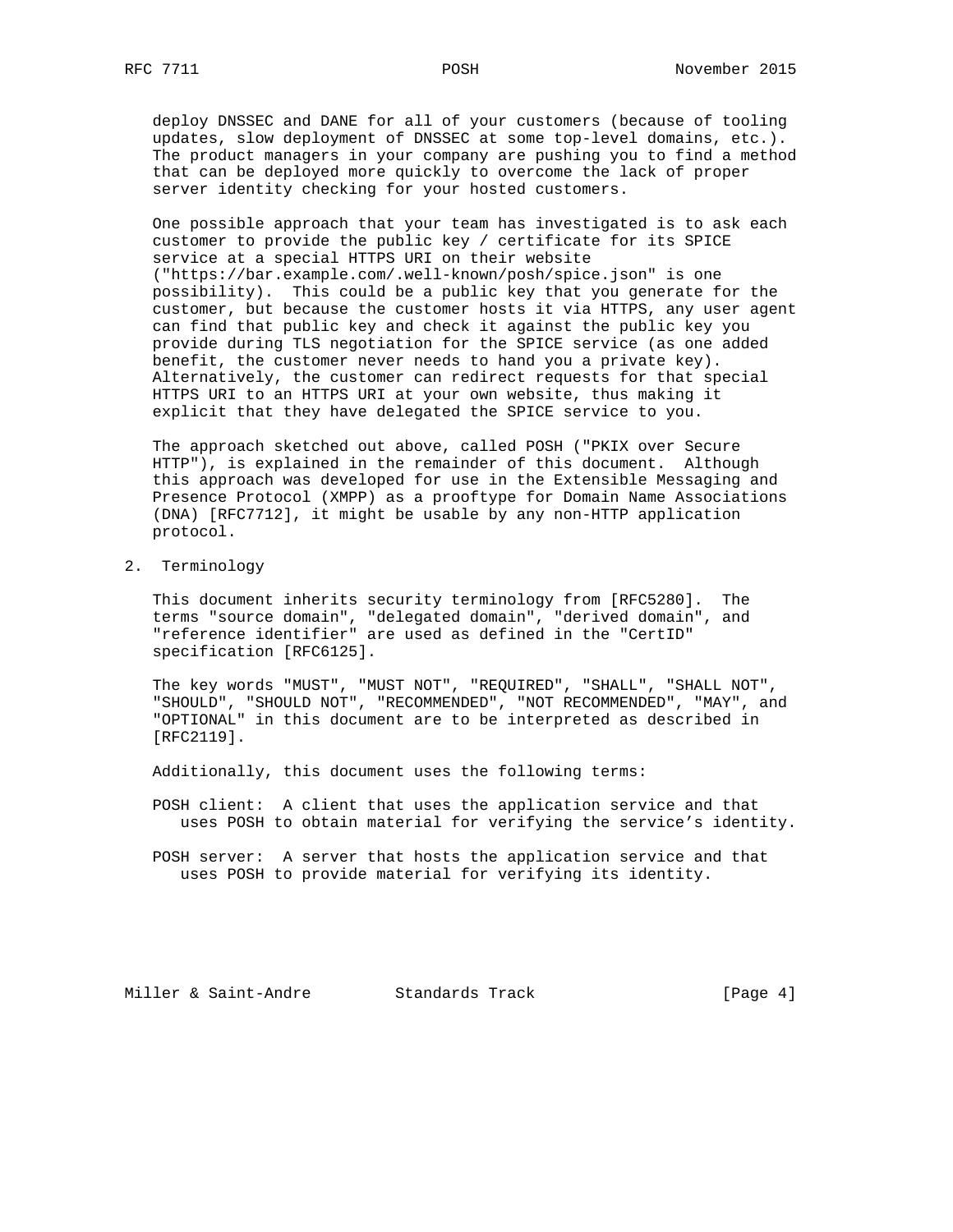3. Obtaining Verification Material

 Server identity checking (see [RFC6125]) involves three different aspects:

- 1. A proof of the POSH server's identity (in PKIX, this takes the form of a PKIX end-entity certificate [RFC5280]).
- 2. Rules for checking the certificate (which vary by application protocol, although [RFC6125] attempts to harmonize those rules).
- 3. The material that a POSH client uses to verify the POSH server's identity or check the POSH server's proof (in PKIX, this takes the form of chaining the end-entity certificate back to a trusted root and performing all validity checks as described in [RFC5280], [RFC6125], and the relevant application protocol specification).

 When POSH is used, the first two aspects remain the same: the POSH server proves its identity by presenting a PKIX certificate [RFC5280], and the certificate is checked according to the rules defined in the appropriate application protocol specification (such as [RFC6120] for XMPP). However, the POSH client obtains the material it will use to verify the server's proof by retrieving a JSON document [RFC7159] containing hashes of the PKIX certificate over HTTPS ([RFC7230] and [RFC2818]) from a well-known URI [RFC5785] at the source domain. POSH servers MUST use HTTPS. This means that the POSH client MUST verify the certificate of the HTTPS service at the source domain in order to securely "bootstrap" into the use of POSH; specifically, the rules of [RFC2818] apply to this "bootstrapping" step to provide a secure basis for all subsequent POSH operations.

 A PKIX certificate is retrieved over secure HTTP in the following way:

 1. The POSH client performs an HTTPS GET request at the source domain to the path "/.well-known/posh/{servicedesc}.json". The value of "{servicedesc}" is application-specific; see Section 8 of this document for more details. For example, if the application protocol is the hypothetical SPICE service, then "{servicedesc}" could be "spice"; thus, if an application client were to use POSH to verify an application server for the source domain "bar.example.com", the HTTPS GET request would be as follows:

 GET /.well-known/posh/spice.json HTTP/1.1 Host: bar.example.com

Miller & Saint-Andre Standards Track [Page 5]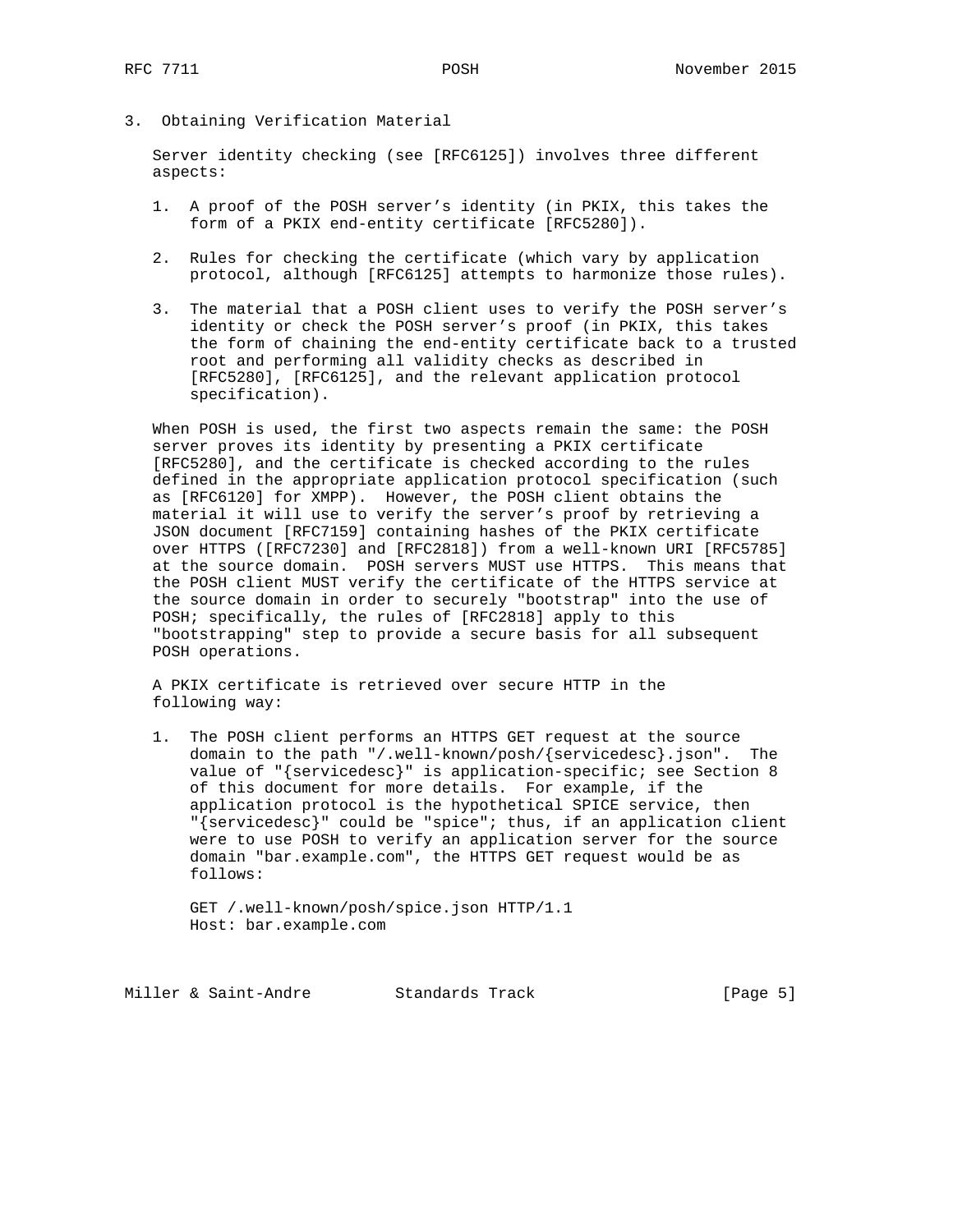- 2. The source domain HTTPS server responds in one of three ways:
	- \* If it possesses PKIX certificate information for the requested path, it responds as detailed in Section 3.1.
	- \* If it has a reference to where the PKIX certificate information can be obtained, it responds as detailed in Section 3.2.
	- \* If it does not have any PKIX certificate information or a reference to such information for the requested path, it responds with an HTTP 404 Not Found status code [RFC7231].
- 3.1. Source Domain Possesses PKIX Certificate Information

 If the source domain HTTPS server possesses the certificate information, it responds to the HTTPS GET request with a success status code and the message body set to a JSON document [RFC7159]; the document is a "fingerprints document", i.e., a JSON object with the following members:

- o A "fingerprints" member whose value is a JSON array of fingerprint descriptors (the member MUST include at least one fingerprint descriptor).
- o An "expires" member whose value is a JSON number specifying the number of seconds after which the POSH client ought to consider the keying material to be stale (further explained under Section 6).

 The JSON document returned MUST NOT contain a "url" member, as described in Section 3.2.

 Each included fingerprint descriptor is a JSON object, where each member name is the textual name of a hash function (as listed in [HASH-NAMES]) and its associated value is the base64-encoded fingerprint hash generated using the named hash function (where the encoding adheres to the definition in Section 4 of [RFC4648] and where the padding bits are set to zero).

 The fingerprint hash for a given hash algorithm is generated by performing the named hash function over the DER encoding of the PKIX X.509 certificate. (This implies that if the certificate expires or is revoked, the fingerprint value will be out of date.)

Miller & Saint-Andre Standards Track [Page 6]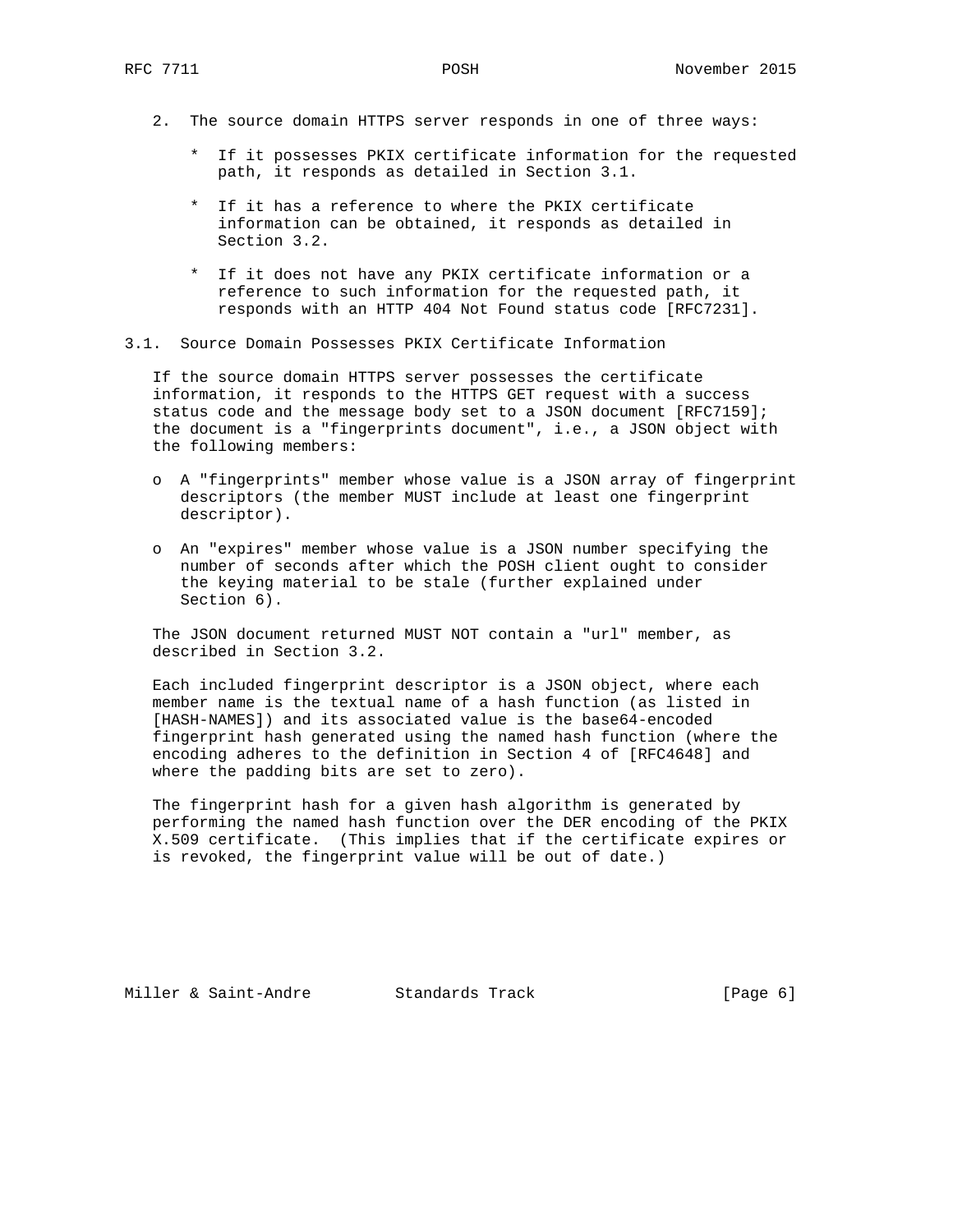As an example of the fingerprint format, the "sha-256" and "sha-512" fingerprints are generated by performing the SHA-256 and SHA-512 hash functions, respectively, over the DER encoding of the PKIX certificate, as illustrated below. Note that for readability whitespace has been added to the content portion of the HTTP response shown below but is not reflected in the Content-Length.

```
 Example Fingerprints Response
```

```
 HTTP/1.1 200 OK
 Content-Type: application/json
 Content-Length: 195
\left\{ \right. "fingerprints": [
    \{ "sha-256": "4/mggdlVx8A3pvHAWW5sD+qJyMtUHgiRuPjVC48N0XQ=",
       "sha-512": "25N+1hB2Vo42l9lSGqw+n3BKFhDHsyork8ou+D9B43TXeJ
                    1J81mdQEDqm39oR/EHkPBDDG1y5+AG94Kec0xVqA=="
    }
  \,, \, "expires": 604800
 }
```
 The "expires" value is a hint regarding the expiration of the keying material. It MUST be a non-negative integer. If the "expires" member has a value of 0 (zero), a POSH client MUST consider the verification material to be invalid. See Section 6 for how to reconcile this "expires" member with the reference's "expires" member.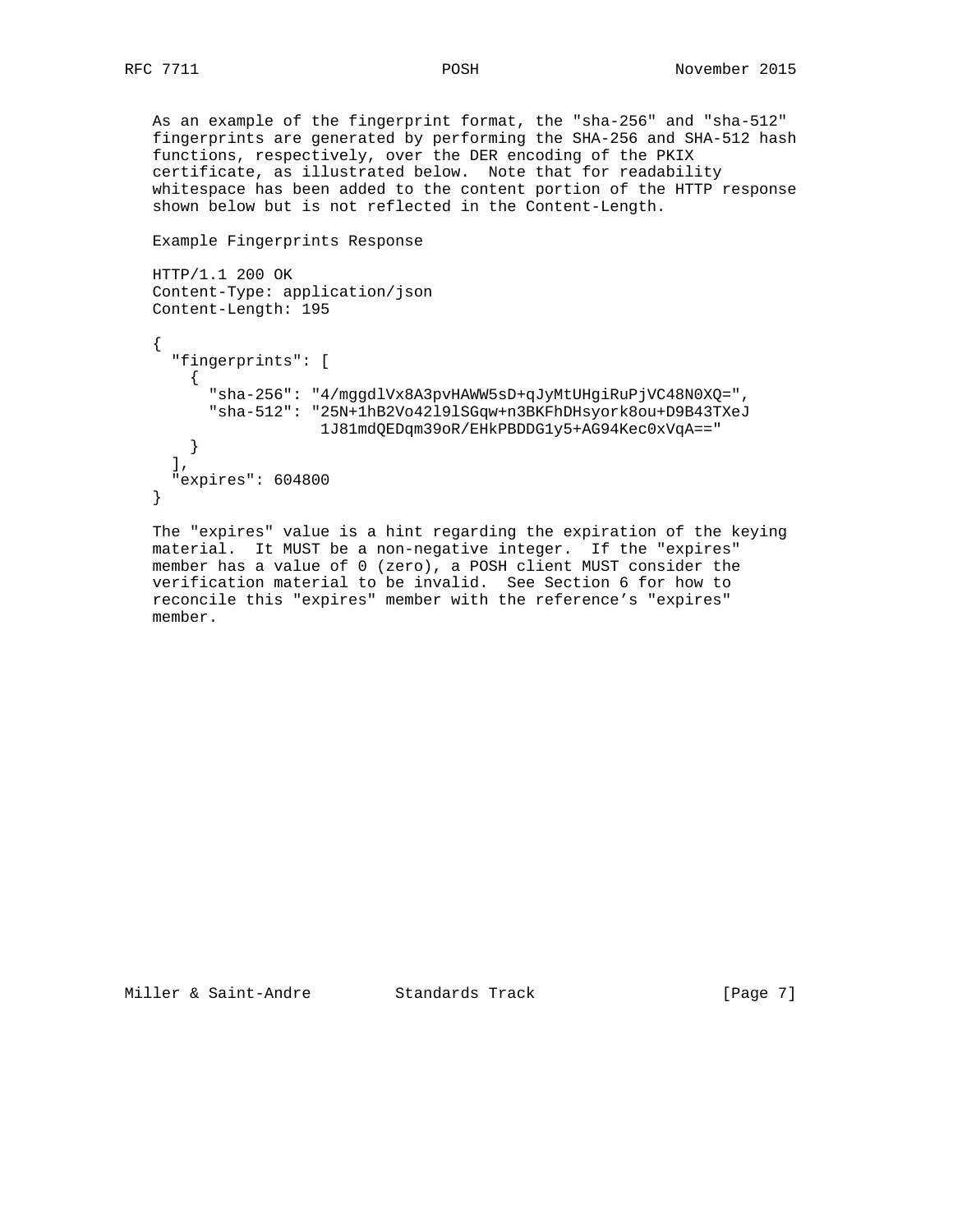To indicate alternate PKIX certificates (such as when an existing certificate will soon expire), the returned fingerprints member MAY contain multiple fingerprint descriptors. The fingerprints SHOULD be ordered with the most relevant certificate first as determined by the application service operator (e.g., the renewed certificate), followed by the next most relevant certificate (e.g., the certificate soonest to expire). Here is an example (note that whitespace is added for readability):

```
 {
      "fingerprints": [
       \left\{ \right. "sha-256": "4/mggdlVx8A3pvHAWW5sD+qJyMtUHgiRuPjVC48N0XQ",
          "sha-512": "25N+1hB2Vo42l9lSGqw+n3BKFhDHsyork8ou+D9B43TXe
                       J1J81mdQEDqm39oR/EHkPBDDG1y5+AG94Kec0xVqA=="
        },
\{ "sha-256": "otyLADSKjRDjVpj8X7/hmCAD5C7Qe+PedcmYV7cUncE=",
          "sha-512": "MbBD+ausTGJisEXKSynROWrMfHP2xvBnmI79Pr/KXnDyLN
                      +13Jof8/Uq9fj5HZG8Rk1E2fclcivpGdijUsvHRg=="
        }
      ],
      "expires": 806400
    }
```
Matching on any of these fingerprints is acceptable.

 Rolling over from one hosting provider to another is best handled by updating the relevant SRV records, not primarily by updating the POSH documents themselves.

3.2. Source Domain References PKIX Certificate

 If the source domain HTTPS server has a reference to the certificate information, it responds to the HTTPS GET request with a success status code and message body set to a JSON document. The document is a "reference document", i.e., a JSON object with the following members:

- o A "url" member whose value is a JSON string specifying the HTTPS URI where POSH clients can obtain the actual certificate information. The URI can be a well-known POSH URI as described in Section 8, but it need not be. (For historical reasons, the member name is "url", not "uri".)
- o An "expires" member whose value is a JSON number specifying the number of seconds after which the POSH client ought to consider the delegation to be stale (further explained under Section 6).

Miller & Saint-Andre Standards Track [Page 8]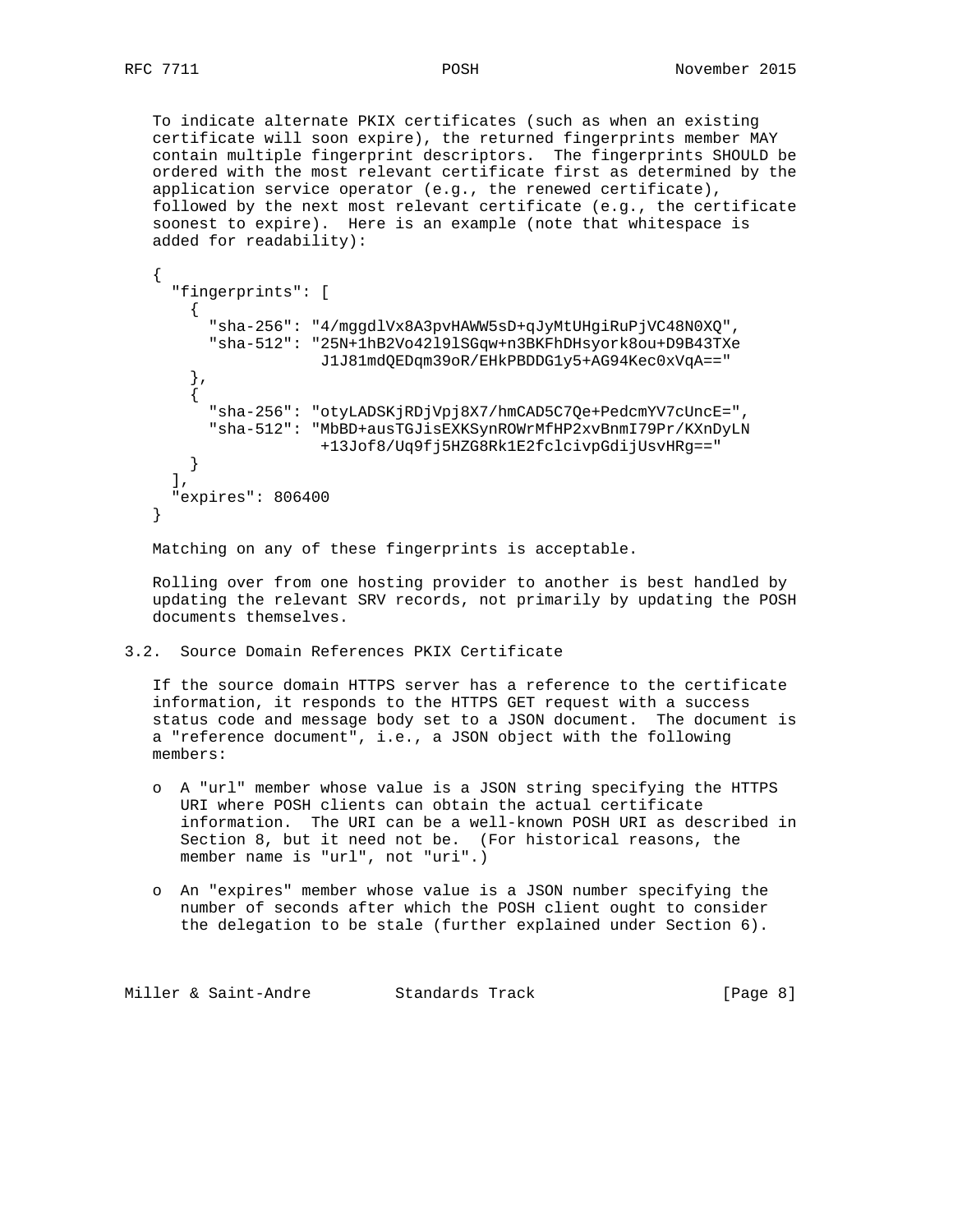Example Reference Response

```
 HTTP/1.1 200 OK
        Content-Type: application/json
        Content-Length: 82
\{ \cdot \cdot \cdot \cdot \cdot \cdot \cdot \cdot \cdot \cdot \cdot \cdot \cdot \cdot \cdot \cdot \cdot \cdot \cdot \cdot \cdot \cdot \cdot \cdot \cdot \cdot \cdot \cdot \cdot \cdot \cdot \cdot \cdot \cdot \cdot \cdot 
             "url":"https://hosting.example.net/.well-known/posh/spice.json",
             "expires":86400
        }
```
 In order to process a reference response, the client performs an HTTPS GET request for the URI specified in the "url" member value. The HTTPS server for the URI to which the client has been referred responds to the request with a JSON document containing fingerprints as described in Section 3.1. The document retrieved from the location specified by the "url" member MUST NOT itself be a reference document (i.e., containing a "url" member instead of a "fingerprints" member), in order to prevent circular delegations.

Note: See Section 10 for discussion about HTTPS redirects.

 The "expires" value is a hint regarding the expiration of the source domain's delegation of service to the delegated domain. It MUST be a non-negative integer. If the "expires" member has a value of 0 (zero), a POSH client MUST consider the delegation invalid. See Section 6 for guidelines about reconciling this "expires" member with the "expires" member of the fingerprints document.

#### 3.3. Performing Verification

 The POSH client compares the PKIX information presented by the POSH server against each fingerprint descriptor object in the POSH fingerprints document, until a match is found using the hash functions that the client supports, or until the collection of POSH verification material is exhausted. If none of the fingerprint descriptor objects match the POSH server PKIX information, the POSH client SHOULD reject the connection (however, the POSH client might still accept the connection if other verification methods are successful, such as DANE [RFC6698]).

4. Secure Delegation

 The delegation from the source domain to the delegated domain can be considered secure if the credentials offered by the POSH server match the verification material obtained by the client, regardless of how the material was obtained.

Miller & Saint-Andre Standards Track [Page 9]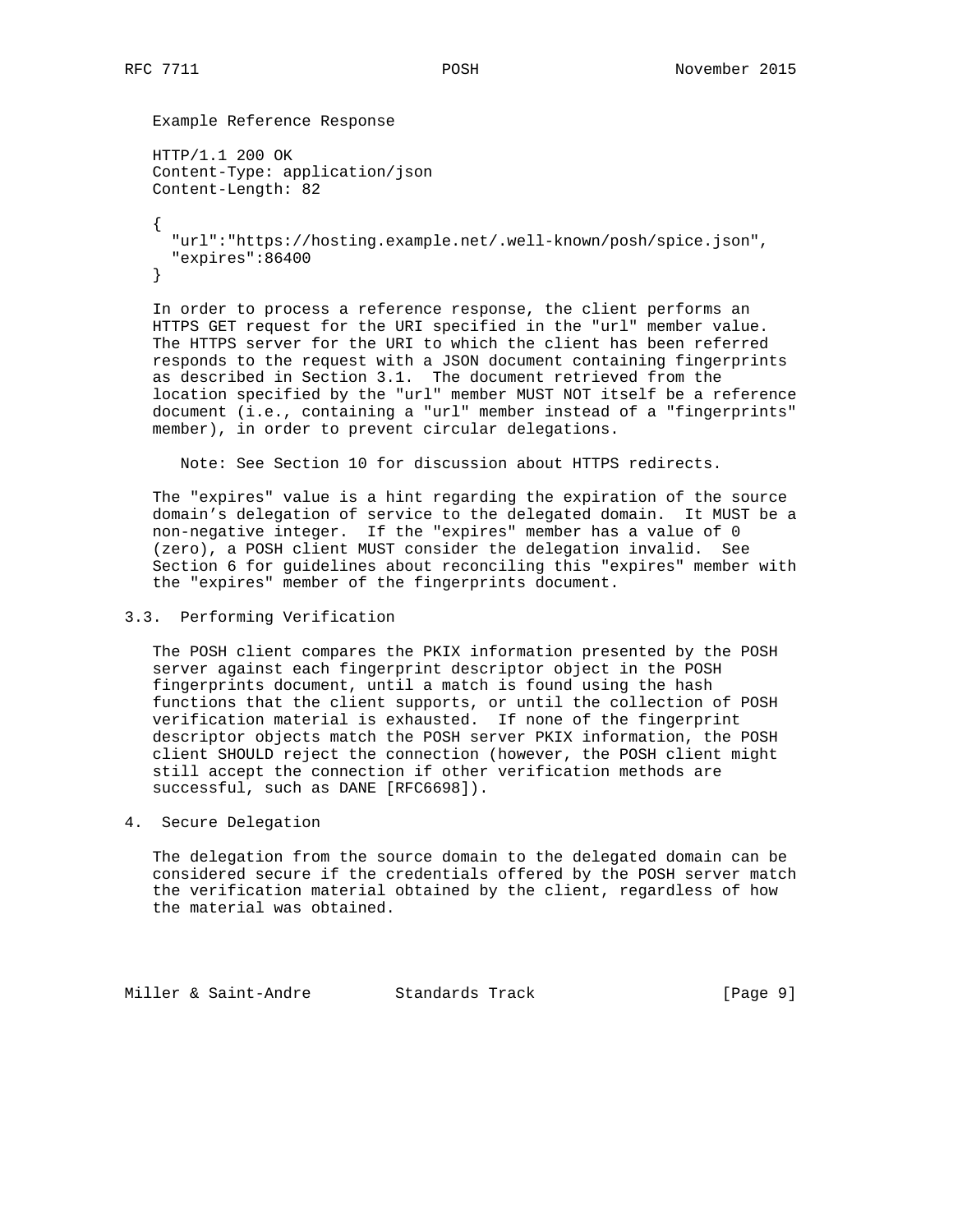## 5. Order of Operations

 In order for the POSH client to perform verification of reference identifiers without potentially compromising data, POSH operations MUST be complete before any application-layer data is exchanged for the source domain. In cases where the POSH client initiates an application-layer connection, the client SHOULD perform all POSH retrievals before initiating a connection (naturally, this is not possible in cases where the POSH client receives instead of initiates an application-layer connection). For application protocols that use DNS SRV (including queries for TLSA records in concert with SRV records as described in [RFC7673]), the POSH operations ideally ought to be done in parallel with resolving the SRV records and the addresses of any targets, similar to the "Happy Eyeballs" approach for IPv4 and IPv6 [RFC6555].

The following diagram illustrates the possession flow:



Figure 1: Order of Events for Possession Flow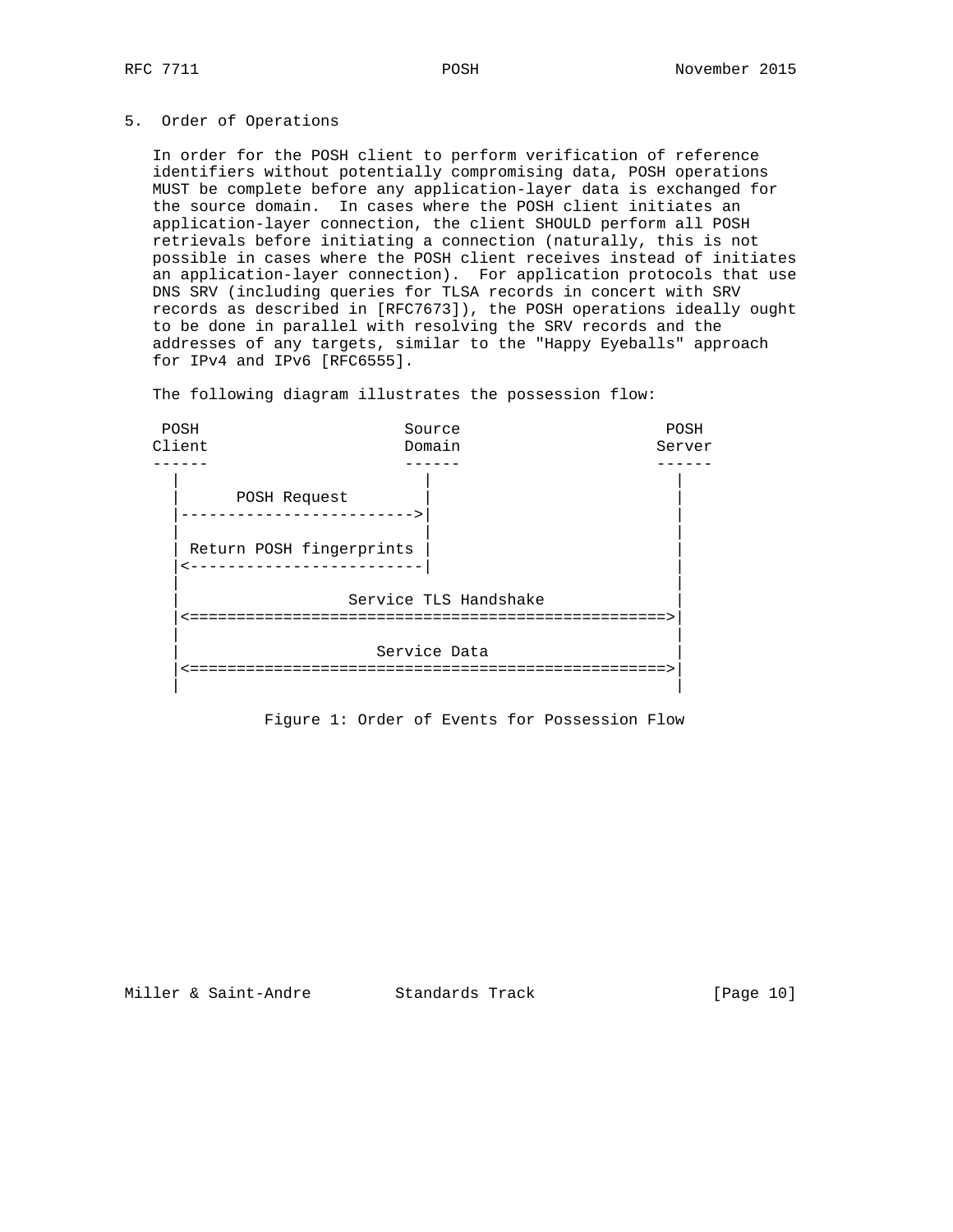POSH Source Delegated POSH Client Domain Domain Server ------ ------ ------ ------ | | | | POSH Request |----------------->| | | | | | | | Return POSH url |<-----------------| | | | | | POSH Request |-------------------------------->| | | | | Return POSH fingerprints |<--------------------------------| | | | Service TLS Handshake |<===================================================>| | | Service Data |<===================================================>| | |

While the following diagram illustrates the reference flow:

Figure 2: Order of Events for Reference Flow

6. Caching Results

 The POSH client MUST NOT cache results (reference or fingerprints) indefinitely. If the source domain returns a reference, the POSH client MUST use the lower of the two "expires" values when determining how long to cache results (i.e., if the reference "expires" value is lower than the fingerprints "expires" value, honor the reference "expires" value). Once the POSH client considers the results stale, it needs to perform the entire POSH operation again, starting with the HTTPS GET request to the source domain. The POSH client MAY use a lower value than any provided in the "expires" member(s), or not cache results at all.

 The foregoing considerations apply to the handling of the "expires" values in POSH documents; naturally, a POSH client MUST NOT consider an expired PKIX certificate to be valid, in accordance with [RFC5280].

Miller & Saint-Andre Standards Track [Page 11]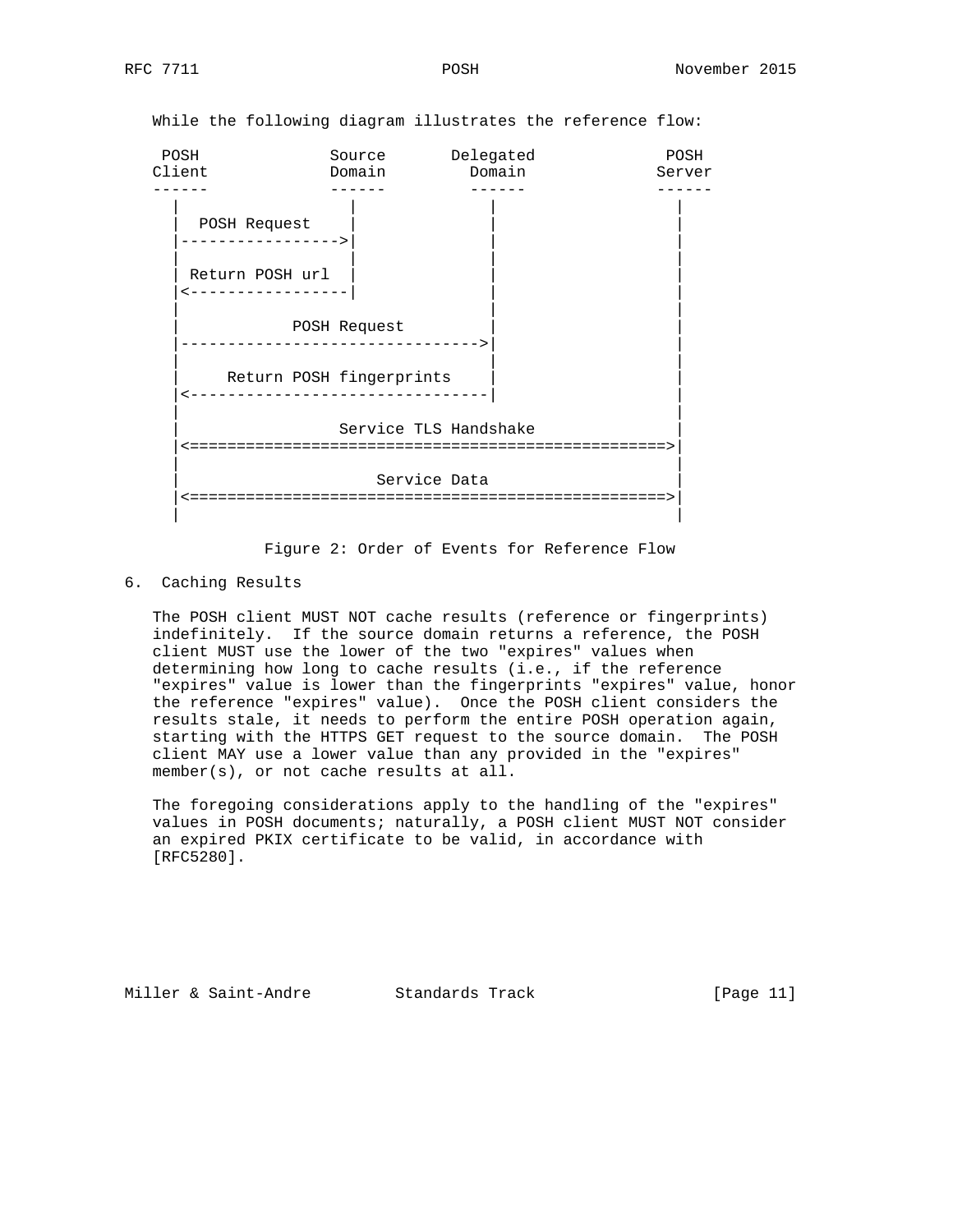The POSH client SHOULD NOT rely on HTTP caching mechanisms, instead using the expiration hints provided in the POSH reference document or fingerprints document. To that end, the HTTPS servers for source domains and derived domains SHOULD specify a 'Cache-Control' header indicating a very short duration (e.g., max-age=60) or "no-cache" to indicate that the response (redirect, reference, or fingerprints) is not appropriate to cache at the HTTP layer.

### 7. Guidance for Server Operators

 POSH is intended to ease the operational burden of securing application services, especially in multi-tenanted environments. It does so by obviating the need to obtain certificates for hosted domains, so that an operator can obtain a certificate only for its hosting service (naturally, this certificate needs to be valid according to [RFC5280] and contain the proper identifier(s) in accordance with [RFC6125] and the relevant application protocol specification).

 However, in order to use POSH, an operator does need to coordinate with its customers so that the appropriate POSH documents are provided via HTTPS at a well-known URI at each customer's domain (i.e., at the source domain), thus ensuring delegation to the operator's hosting service (i.e., the delegated domain). Because correct hosting of the POSH document at the source domain is essential for successful functioning of the POSH "chain", errors at the source domain will result in authentication problems, certificate warnings, and other operational issues.

 Furthermore, if the POSH document is a reference document instead of a fingerprints document, the operational burden is further decreased because the operator does not need to provision its customers with updated POSH documents when the certificate for the delegated domain expires or is replaced.

### 8. Guidance for Protocol Authors

 Protocols that use POSH are expected to register with the "POSH Service Names" registry defined under Section 9.2.

 For POSH-using protocols that rely on DNS SRV records [RFC2782], the service name SHOULD be the same as the DNS SRV "Service". As an example, the POSH service name for XMPP server-to-server connections would be "xmpp-server" because [RFC6120] registers a DNS SRV "Service" of "xmpp-server". One example of the resulting well-known URI would be "https://example.com/.well-known/posh/xmpp-server.json".

Miller & Saint-Andre Standards Track [Page 12]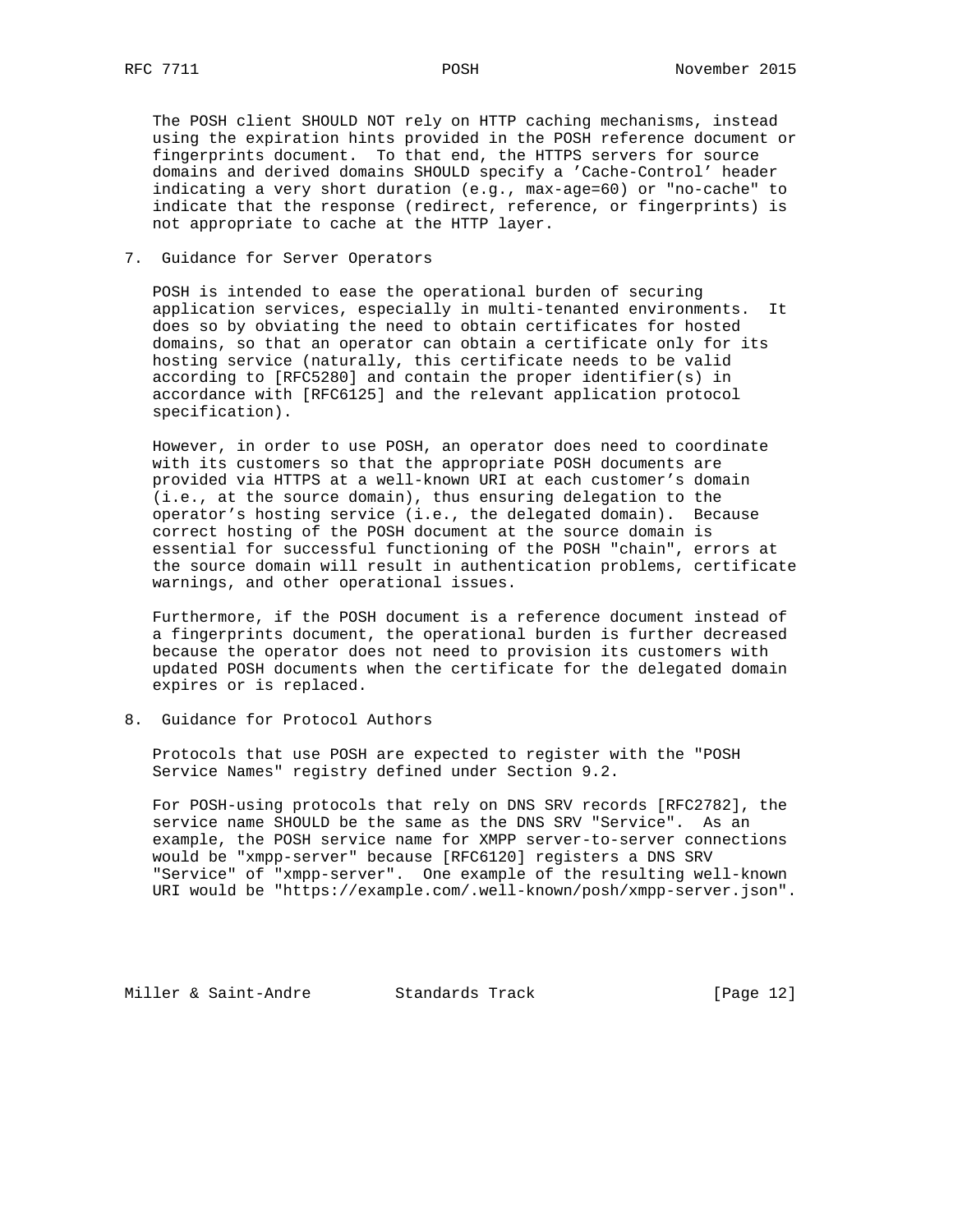For other POSH-using protocols, the service name MAY be any unique string or identifier for the protocol; for example, it might be a service name registered with the IANA in accordance with [RFC6335], or it might be an unregistered name. As an example, the well-known URI for the hypothetical SPICE application might be "spice".

- 9. IANA Considerations
- 9.1. Well-Known URI

 IANA has registered "posh" in the "Well-Known URIs" registry as defined by [RFC5785]. The completed template follows.

URI suffix: posh

Change controller: IETF

Specification: RFC 7711 (this document)

 Related information: The suffix "posh" is expected to be followed by an additional path component consisting of a service name (say, "spice") and a file extension of ".json", resulting in a full path of, for instance, "/.well-known/posh/spice.json". Registration of service names shall be requested by developers of the relevant application protocols.

# 9.2. POSH Service Names

 IANA has established the "POSH Service Names" registry within the "Uniform Resource Identifier (URI) Schemes" group of registries.

 The IANA registration policy [RFC5226] is Expert Review or IETF Review (this was chosen instead of the more liberal policy of First Come First Served to help ensure that POSH services are defined in ways that are consistent with this specification). One or more Designated Experts are to be appointed by the IESG or their delegate.

 Registration requests are to be sent to the posh@ietf.org mailing list for review and comment, with an appropriate subject (e.g., "Request for POSH service name: example").

 Before a period of 14 days has passed, the Designated Expert(s) will either approve or deny the registration request, communicating this decision both to the review list and to IANA. Denials should include an explanation and, if applicable, suggestions as to how to make the request successful. Registration requests that are undetermined for a period longer than 21 days can be brought to the IESG's attention (using the iesg@iesg.org mailing list) for resolution.

Miller & Saint-Andre Standards Track [Page 13]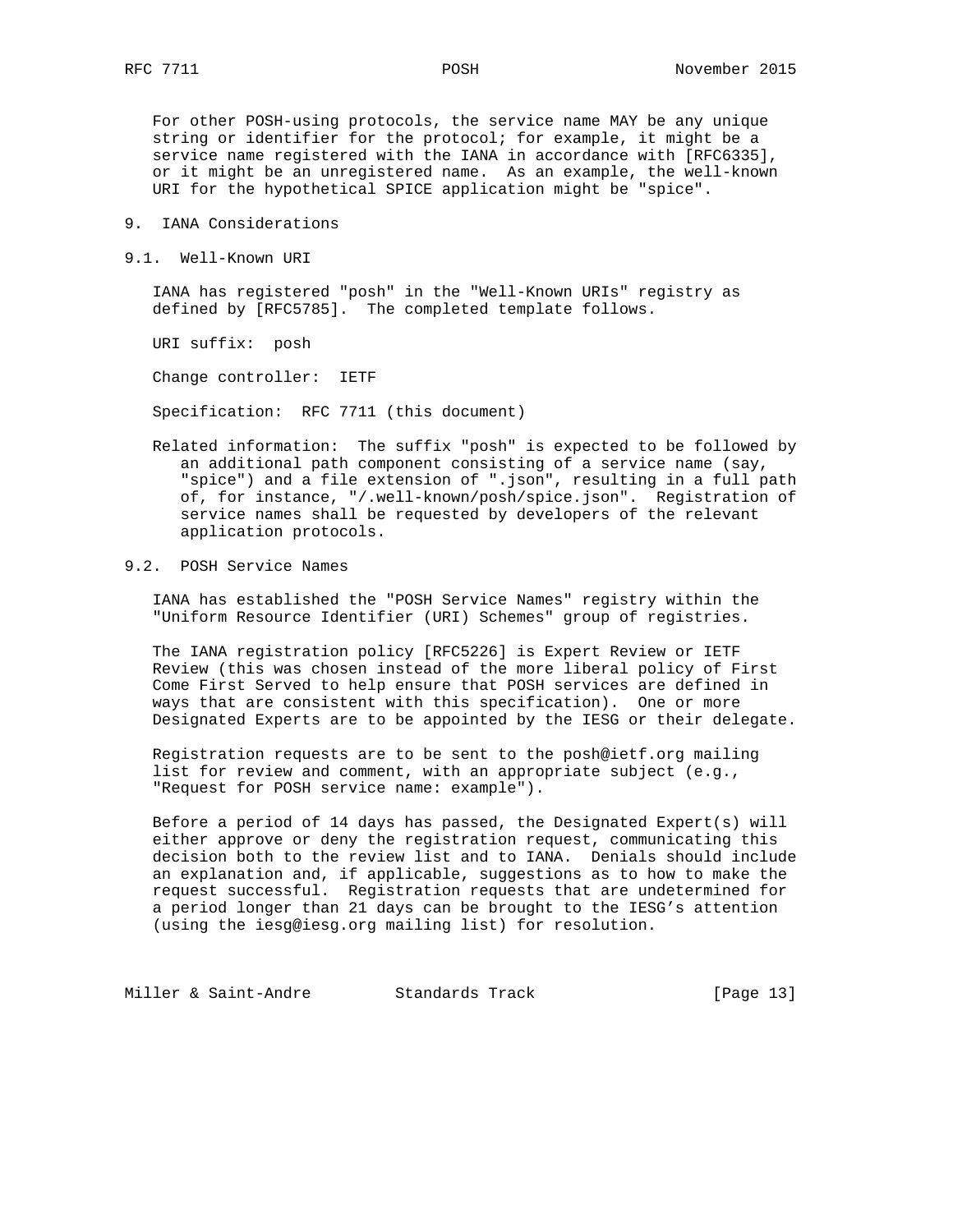- 9.2.1. Registration Template
	- Service name: The name requested, relative to "/.well-known/posh/"; e.g., a service name of "example" would result in a well-known URI such as "https://example.com/.well-known/posh/example.json".
	- Change controller: For Standards Track RFCs, state "IETF". In all other cases, provide the name and email address of the responsible party. Other details (e.g., postal address or website URI) may also be included.
	- Definition and usage: A brief description that defines the service name and mentions where and how it is used (e.g., in the context of a particular application protocol).
	- Specification: Optionally, reference to a document that specifies the service or application protocol that uses the service name, preferably including a URI that can be used to retrieve a copy of the document. An indication of the relevant sections may also be included but is not required.
- 10. Security Considerations

 This document supplements but does not supersede the security considerations provided in specifications for application protocols that decide to use POSH (e.g., [RFC6120] and [RFC6125] for XMPP). Specifically, the security of requests and responses sent via HTTPS depends on checking the identity of the HTTP server in accordance with [RFC2818] as well as following the most modern best practices for TLS as specified in [RFC7525]. Additionally, the security of POSH can benefit from other HTTP-hardening protocols, such as HTTP Strict Transport Security (HSTS) [RFC6797] and key pinning [RFC7469], especially if the POSH client shares some information with a common HTTPS implementation (e.g., a platform-default web browser).

 Note well that POSH is used by a POSH client to obtain the public key of a POSH server to which it might connect for a particular application protocol such as IMAP or XMPP. POSH does not enable a hosted domain to transfer private keys to a hosting service via HTTPS. POSH also does not enable a POSH server to engage in certificate enrollment with a certification authority via HTTPS, as is done in Enrollment over Secure Transport [RFC7030].

 A web server at the source domain might redirect an HTTPS request to another HTTPS URI. The location provided in the redirect response MUST specify an HTTPS URI. Source domains SHOULD use only temporary redirect mechanisms, such as HTTP status codes 302 (Found) and 307 (Temporary Redirect) [RFC7231]. Clients MAY treat any redirect as

Miller & Saint-Andre Standards Track [Page 14]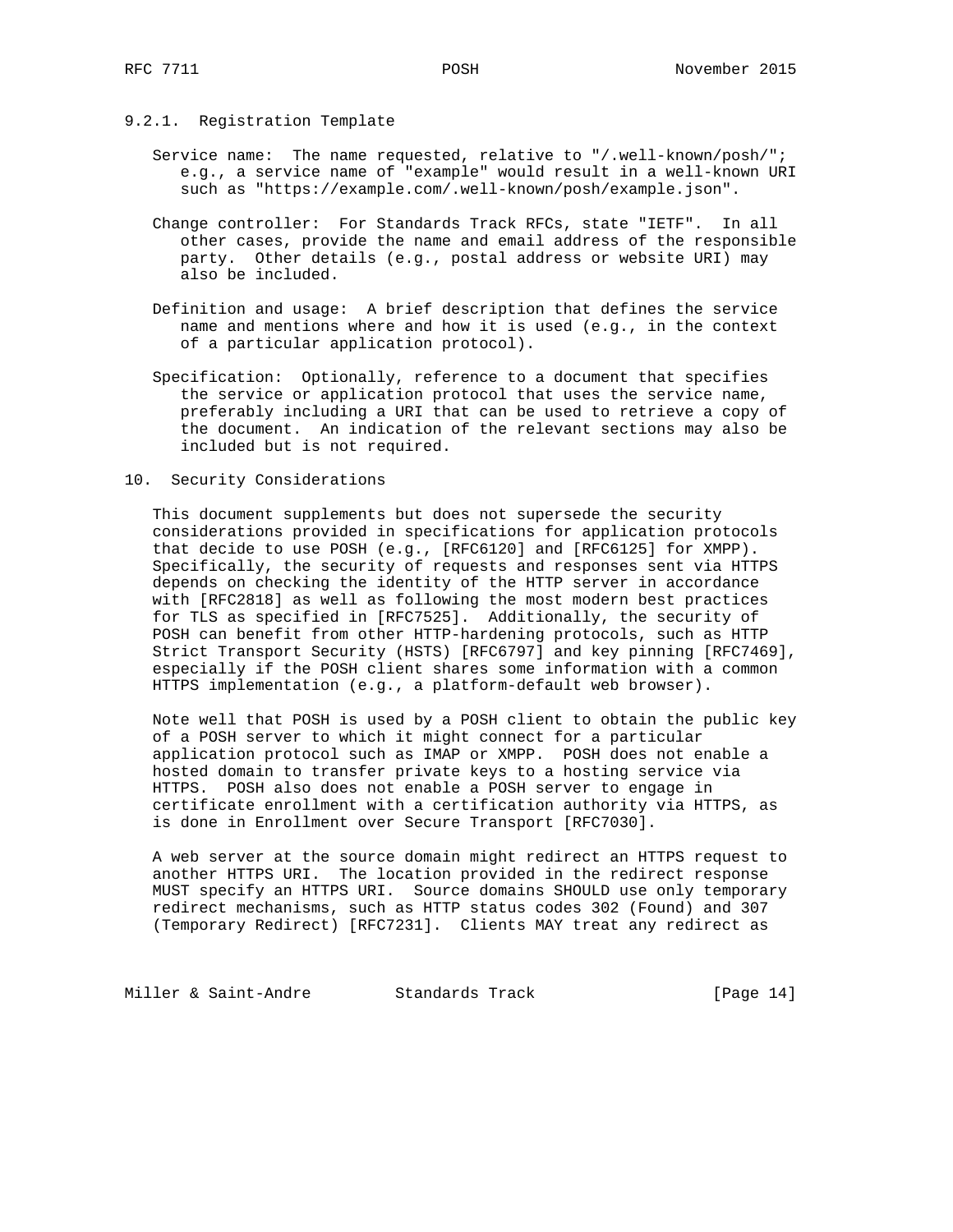temporary, ignoring the specific semantics for 301 (Moved Permanently) [RFC7231] and 308 (Permanent Redirect) [RFC7538]. To protect against circular references, it is RECOMMENDED that POSH clients follow no more than 10 redirects, although applications or implementations can require that fewer redirects be followed.

 Hash function agility is an important quality to ensure secure operations in the face of attacks against the fingerprints obtained within verification material. Because POSH verification material is relatively short-lived compared to long-lived credentials such as PKIX end-entity certificates (at least as typically deployed), entities that deploy POSH are advised to swap out POSH documents if the hash functions are found to be subject to practical attacks [RFC4270].

- 11. References
- 11.1. Normative References
	- [RFC2119] Bradner, S., "Key words for use in RFCs to Indicate Requirement Levels", BCP 14, RFC 2119, DOI 10.17487/RFC2119, March 1997, <http://www.rfc-editor.org/info/rfc2119>.
	- [RFC2818] Rescorla, E., "HTTP Over TLS", RFC 2818, DOI 10.17487/RFC2818, May 2000, <http://www.rfc-editor.org/info/rfc2818>.
	- [RFC4648] Josefsson, S., "The Base16, Base32, and Base64 Data Encodings", RFC 4648, DOI 10.17487/RFC4648, October 2006, <http://www.rfc-editor.org/info/rfc4648>.
	- [RFC5246] Dierks, T. and E. Rescorla, "The Transport Layer Security (TLS) Protocol Version 1.2", RFC 5246, DOI 10.17487/RFC5246, August 2008, <http://www.rfc-editor.org/info/rfc5246>.
- [RFC5280] Cooper, D., Santesson, S., Farrell, S., Boeyen, S., Housley, R., and W. Polk, "Internet X.509 Public Key Infrastructure Certificate and Certificate Revocation List (CRL) Profile", RFC 5280, DOI 10.17487/RFC5280, May 2008, <http://www.rfc-editor.org/info/rfc5280>.
	- [RFC5785] Nottingham, M. and E. Hammer-Lahav, "Defining Well-Known Uniform Resource Identifiers (URIs)", RFC 5785, DOI 10.17487/RFC5785, April 2010, <http://www.rfc-editor.org/info/rfc5785>.

Miller & Saint-Andre Standards Track [Page 15]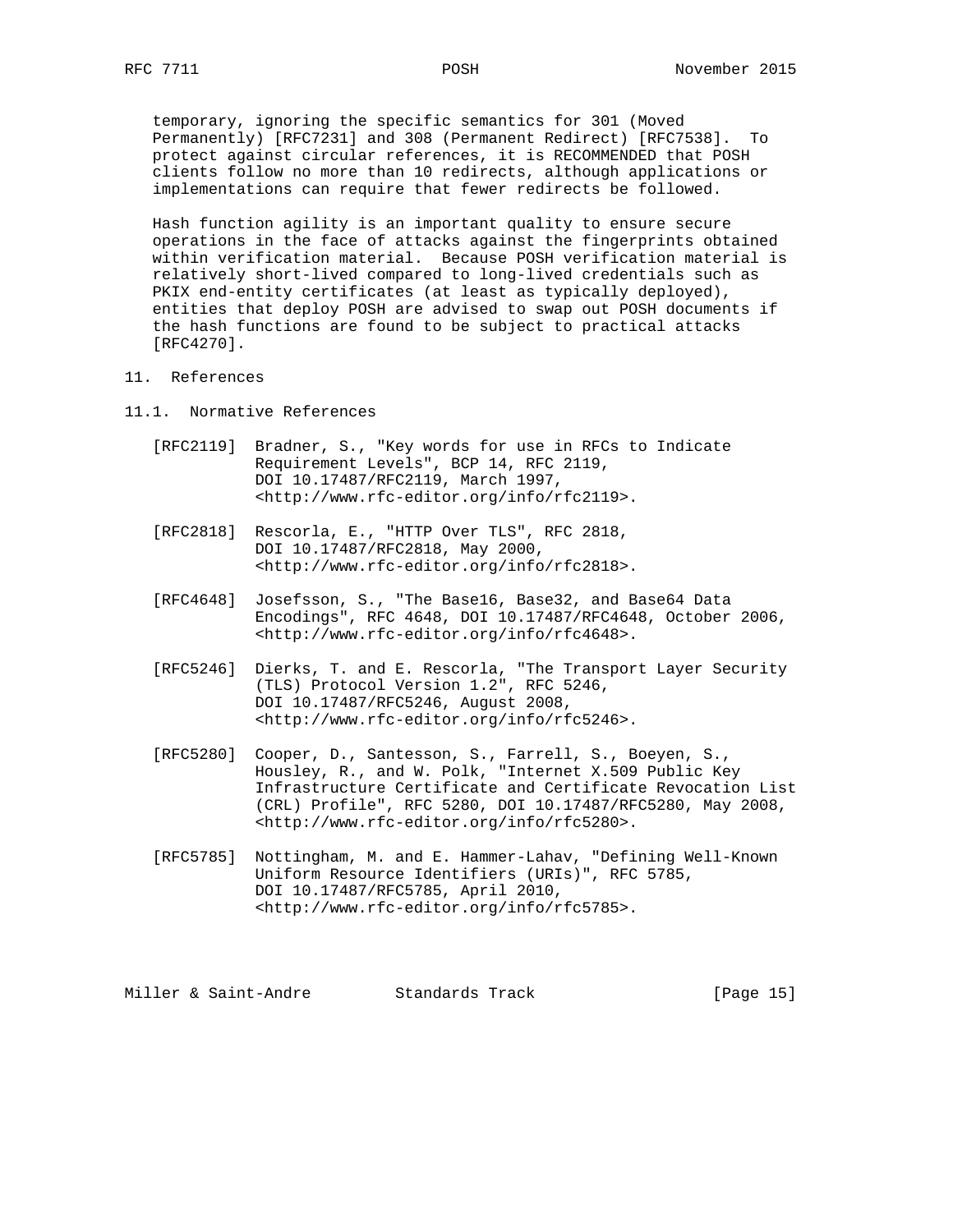- [RFC6125] Saint-Andre, P. and J. Hodges, "Representation and Verification of Domain-Based Application Service Identity within Internet Public Key Infrastructure Using X.509 (PKIX) Certificates in the Context of Transport Layer Security (TLS)", RFC 6125, DOI 10.17487/RFC6125, March 2011, <http://www.rfc-editor.org/info/rfc6125>.
- [RFC7159] Bray, T., Ed., "The JavaScript Object Notation (JSON) Data Interchange Format", RFC 7159, DOI 10.17487/RFC7159, March 2014, <http://www.rfc-editor.org/info/rfc7159>.
- [RFC7230] Fielding, R., Ed., and J. Reschke, Ed., "Hypertext Transfer Protocol (HTTP/1.1): Message Syntax and Routing", RFC 7230, DOI 10.17487/RFC7230, June 2014, <http://www.rfc-editor.org/info/rfc7230>.
- [RFC7231] Fielding, R., Ed., and J. Reschke, Ed., "Hypertext Transfer Protocol (HTTP/1.1): Semantics and Content", RFC 7231, DOI 10.17487/RFC7231, June 2014, <http://www.rfc-editor.org/info/rfc7231>.
- [RFC7525] Sheffer, Y., Holz, R., and P. Saint-Andre, "Recommendations for Secure Use of Transport Layer Security (TLS) and Datagram Transport Layer Security (DTLS)", BCP 195, RFC 7525, DOI 10.17487/RFC7525, May 2015, <http://www.rfc-editor.org/info/rfc7525>.
- 11.2. Informative References
	- [HASH-NAMES]

 "Hash Function Textual Names", <http://www.iana.org/assignments/ hash-function-text-names>.

- [RFC2782] Gulbrandsen, A., Vixie, P., and L. Esibov, "A DNS RR for specifying the location of services (DNS SRV)", RFC 2782, DOI 10.17487/RFC2782, February 2000, <http://www.rfc-editor.org/info/rfc2782>.
- [RFC4033] Arends, R., Austein, R., Larson, M., Massey, D., and S. Rose, "DNS Security Introduction and Requirements", RFC 4033, DOI 10.17487/RFC4033, March 2005, <http://www.rfc-editor.org/info/rfc4033>.
- [RFC4270] Hoffman, P. and B. Schneier, "Attacks on Cryptographic Hashes in Internet Protocols", RFC 4270, DOI 10.17487/RFC4270, November 2005, <http://www.rfc-editor.org/info/rfc4270>.

Miller & Saint-Andre Standards Track [Page 16]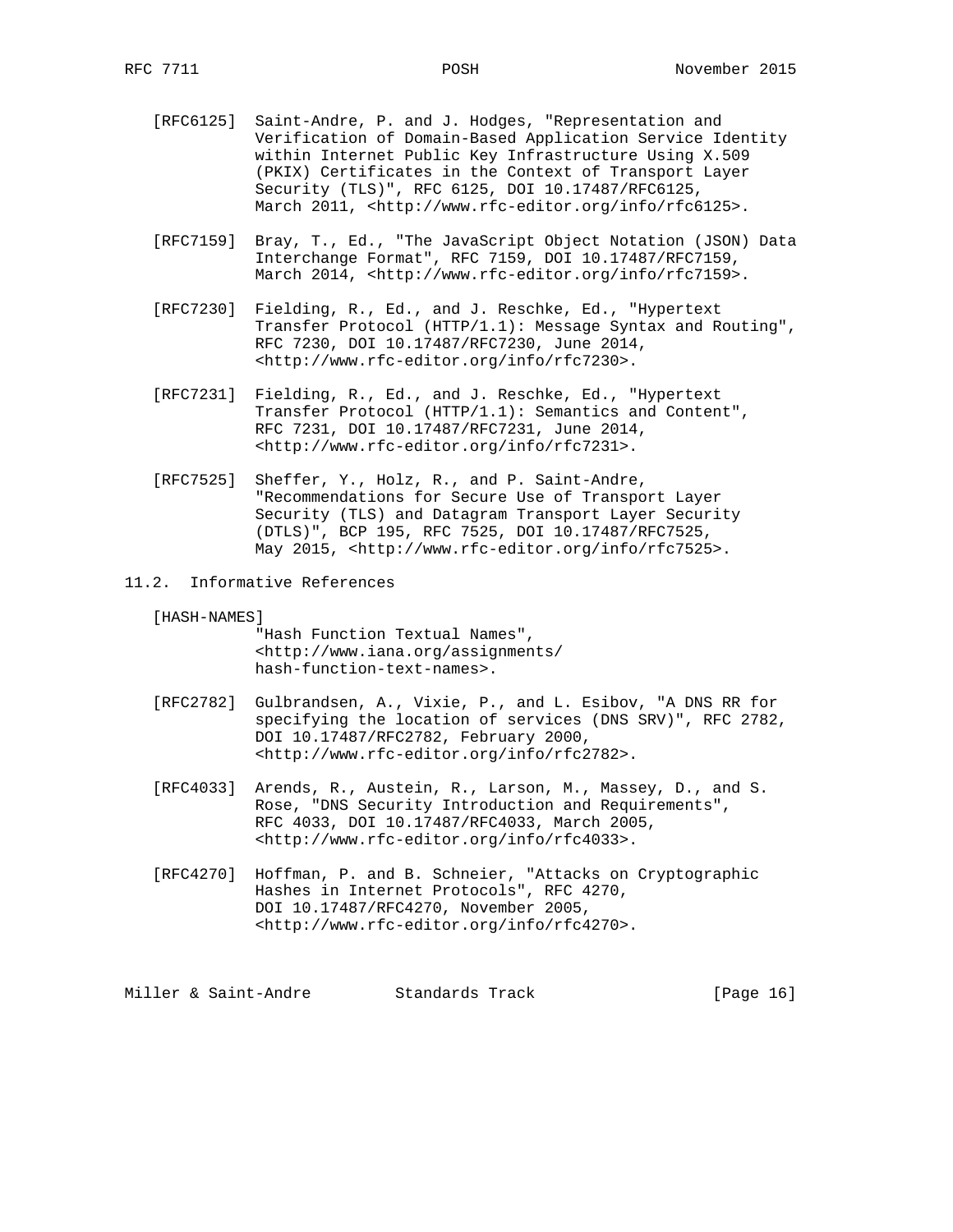- [RFC5226] Narten, T. and H. Alvestrand, "Guidelines for Writing an IANA Considerations Section in RFCs", BCP 26, RFC 5226, DOI 10.17487/RFC5226, May 2008, <http://www.rfc-editor.org/info/rfc5226>.
- [RFC6120] Saint-Andre, P., "Extensible Messaging and Presence Protocol (XMPP): Core", RFC 6120, DOI 10.17487/RFC6120, March 2011, <http://www.rfc-editor.org/info/rfc6120>.
- [RFC6335] Cotton, M., Eggert, L., Touch, J., Westerlund, M., and S. Cheshire, "Internet Assigned Numbers Authority (IANA) Procedures for the Management of the Service Name and Transport Protocol Port Number Registry", BCP 165, RFC 6335, DOI 10.17487/RFC6335, August 2011, <http://www.rfc-editor.org/info/rfc6335>.
- [RFC6555] Wing, D. and A. Yourtchenko, "Happy Eyeballs: Success with Dual-Stack Hosts", RFC 6555, DOI 10.17487/RFC6555, April 2012, <http://www.rfc-editor.org/info/rfc6555>.
	- [RFC6698] Hoffman, P. and J. Schlyter, "The DNS-Based Authentication of Named Entities (DANE) Transport Layer Security (TLS) Protocol: TLSA", RFC 6698, DOI 10.17487/RFC6698, August 2012, <http://www.rfc-editor.org/info/rfc6698>.
	- [RFC6797] Hodges, J., Jackson, C., and A. Barth, "HTTP Strict Transport Security (HSTS)", RFC 6797, DOI 10.17487/RFC6797, November 2012, <http://www.rfc-editor.org/info/rfc6797>.
	- [RFC7030] Pritikin, M., Ed., Yee, P., Ed., and D. Harkins, Ed., "Enrollment over Secure Transport", RFC 7030, DOI 10.17487/RFC7030, October 2013, <http://www.rfc-editor.org/info/rfc7030>.
	- [RFC7469] Evans, C., Palmer, C., and R. Sleevi, "Public Key Pinning Extension for HTTP", RFC 7469, DOI 10.17487/RFC7469, April 2015, <http://www.rfc-editor.org/info/rfc7469>.
	- [RFC7538] Reschke, J., "The Hypertext Transfer Protocol Status Code 308 (Permanent Redirect)", RFC 7538, DOI 10.17487/RFC7538, April 2015, <http://www.rfc-editor.org/info/rfc7538>.

Miller & Saint-Andre Standards Track [Page 17]